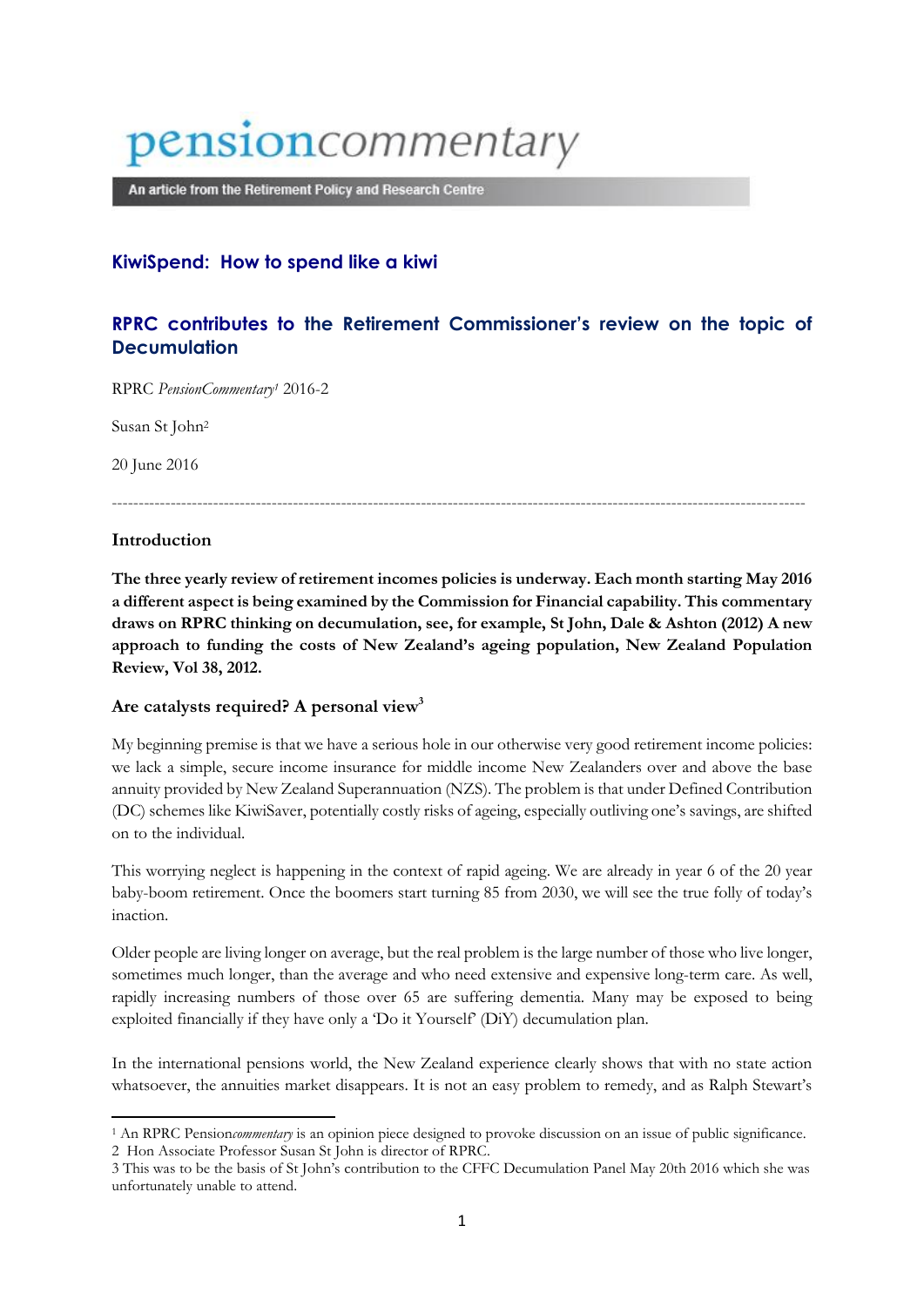experience with the NZ Income Guarantee has shown, it is a costly and time-consuming path for private providers to develop profitable products. Without substantial state involvement, I do not see any consistent, stable outcome that is capable of providing cover for most middle-income people.

Seeing a serious market failure<sup>4</sup> in the voluntary annuities space, most pension experts and economists would argue for state intervention. State provision of longevity bonds to allow providers to take on the risk of increasing longevity, and long-dated indexed government bonds to protect against inflation, are the stock in trade recommendations for correcting market failure. Typically too, the discussion stops at this point. I think the New Zealand experience shows that the state needs to grasp a much bigger vision for there to be meaningful annuity options. I want to suggest that the state can act as a catalyst in three important ways:

1. First, the state must provide more resourcing to retirement policy development, and much more attention to overseas experience. How much do we know about the benefits people have from the certainty annuities provide? The annuitant population is fast diminishing in New Zealand and time is running out to explore this. Anecdotally, access to an inflation-linked pension enhances the retirement experience for those fortunate to still have one and is very good for their families too.

And, importantly debate must be more inclusive. We rely on poor surveys and one-sided opinions too much. My own view is that the voices of women are sidelined. For many women, managing money after retirement, often when they are on their own, is daunting. Knowing how much they can spend each year and not run out of money is critical. New Zealand is unusual in taking a very a hands off approach to decumulation. It is also unusual in its seeming acceptance of a DiY or rule of thumb approach. Another gap in the debate is the financing of long-term care. Annuities can play a very significant part in paying for long-term care: many other countries such as the UK and Australia are recognising the looming health and care costs of increasing numbers of the aged.

2. Second, we need to recognise that there is a bias towards using property, either owner occupied or rental as retirement assets. This requires radical reform. Under current tax rules property wins every time. Of course a suitable debt-free home is a very good basis for retirement, but the current rules encourage overinvestment in high-end housing.

The use of rental properties as a de facto annuity has many downsides to middle income people using this vehicle, especially as they age and the management of rentals becomes problematic. While for the landlord, rental returns may be hedged against inflation and the asset generally grows in real terms, home ownership for the young is affected by investor demand (among other factors). The catalyst is to remove this advantage with wide housing tax reform. I favour the suggestions of the McLeod Review in 2001 to [tax](http://thedailyblog.co.nz/2016/04/29/good-policy-is-rarely-done-on-the-run/)  [total equity over a base amount held in housing.](http://thedailyblog.co.nz/2016/04/29/good-policy-is-rarely-done-on-the-run/) If we get the taxation for housing on more of a level playing field, an emerging annuities market may have an easier time.

3. Third, the state could grasp the huge opportunity it has to build on the success of KiwiSaver and the KiwiSaver provider infrastructure. What is needed is a 'capped value' annuity product with generic branding, default provisions and oversight by the Financial Markets Authority (FMA). We could call such a product Kiwi something, eg **KiwiSpend** and in time it could be an accepted part of the retirement incomes

<sup>1</sup> <sup>4</sup> Market failure, to an economist, occurs when a product that people want is not provided by the market or underprovided. In the case of annuities many of the conditions for optimal free market provision are not met. This include knowledge about future costs and longevity and inflation, and adverse section where the good risks (likely to die young) do not purchase annuities, leaving the bad risks (likely to live a long time) in the pool and ensuring costs of provision of a given annuity will rise over time.